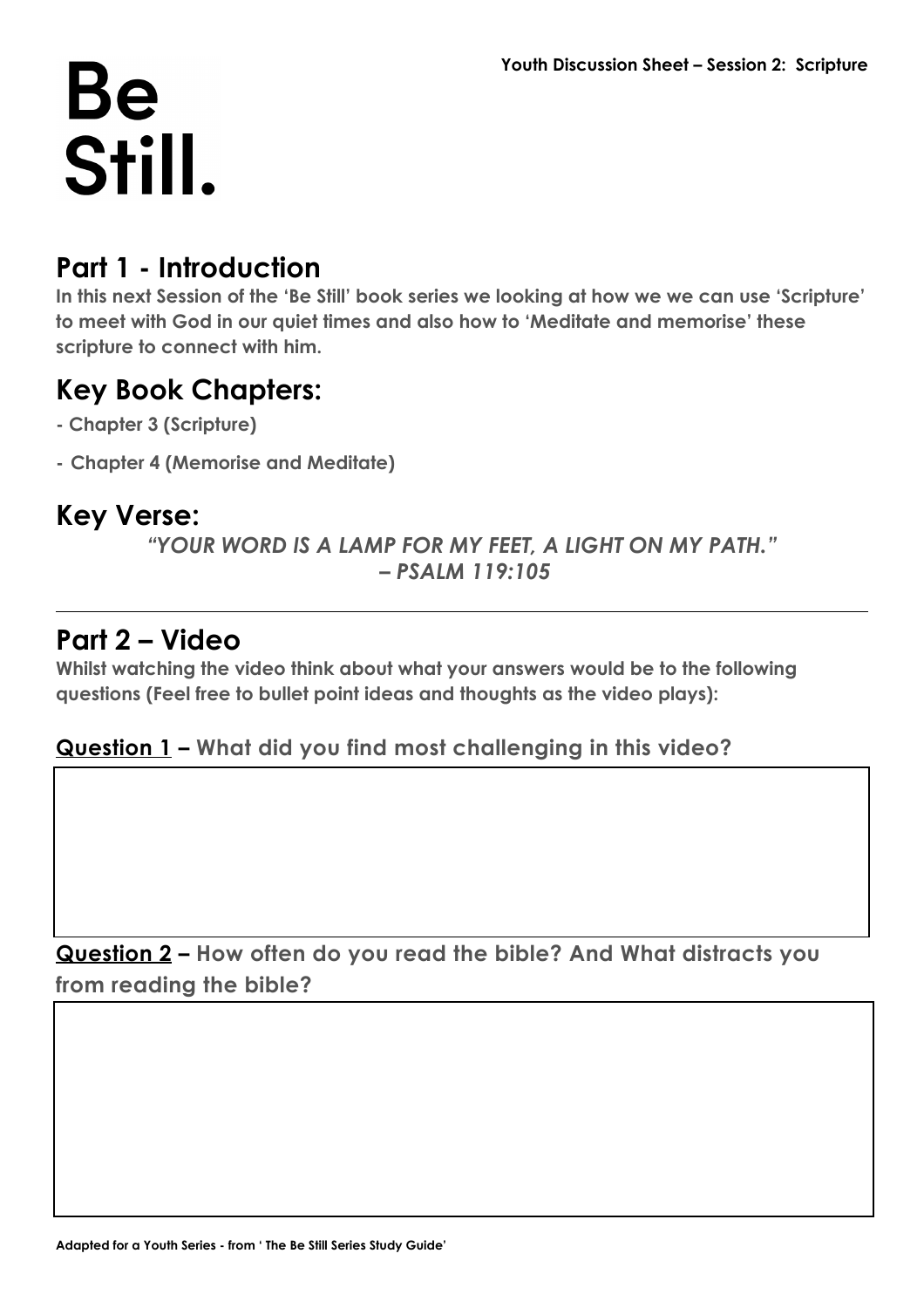## **Be** Still.

**Question 3 – Do you lean more towards prayer or Bible reading in your quiet time? And how can you challenge yourself to balance this out more?**

#### **Part 3 – Discussion**

**Write in the box below any ideas/thoughts from other people that you enjoyed or that you came up with yourself during the discussions.**

#### **Part 4 – Prayer Time**

**Take the time now to voice any concerns you may have for the coming week or anything you would like prayer for. As a group we will all pray together and ask God to bless all of our weeks ahead.**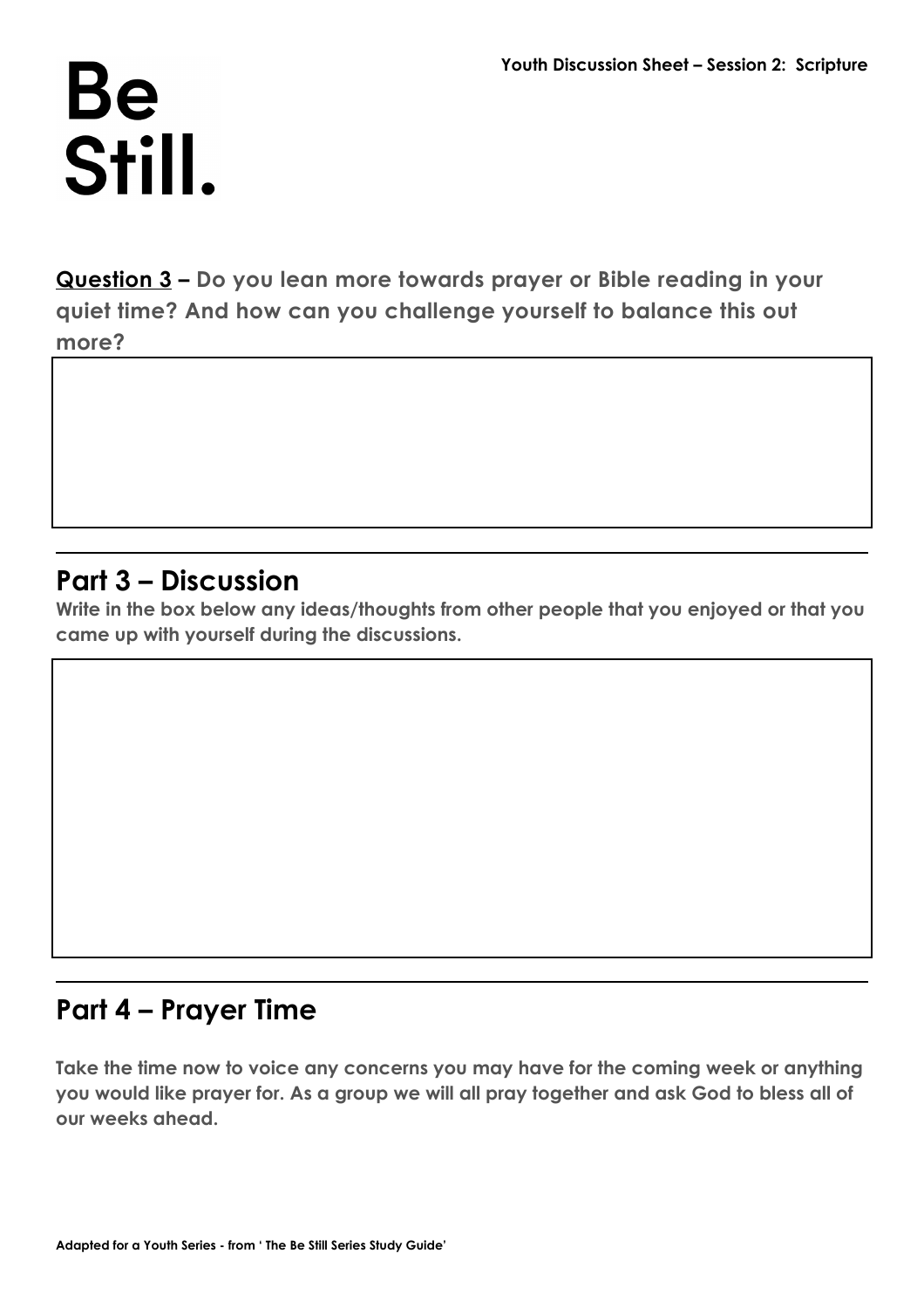## **Be** Still.

### **Part 5– Challenge!!**

**Before our next group session – This week, pick a Bible verse to memorise.**

**Write the verse in the box below. And use your quiet time this week to try and pray over that verse and try to memorise it.**

**While praying over this verse if God gives you any pictures or words, write/ draw them in the box below also.**